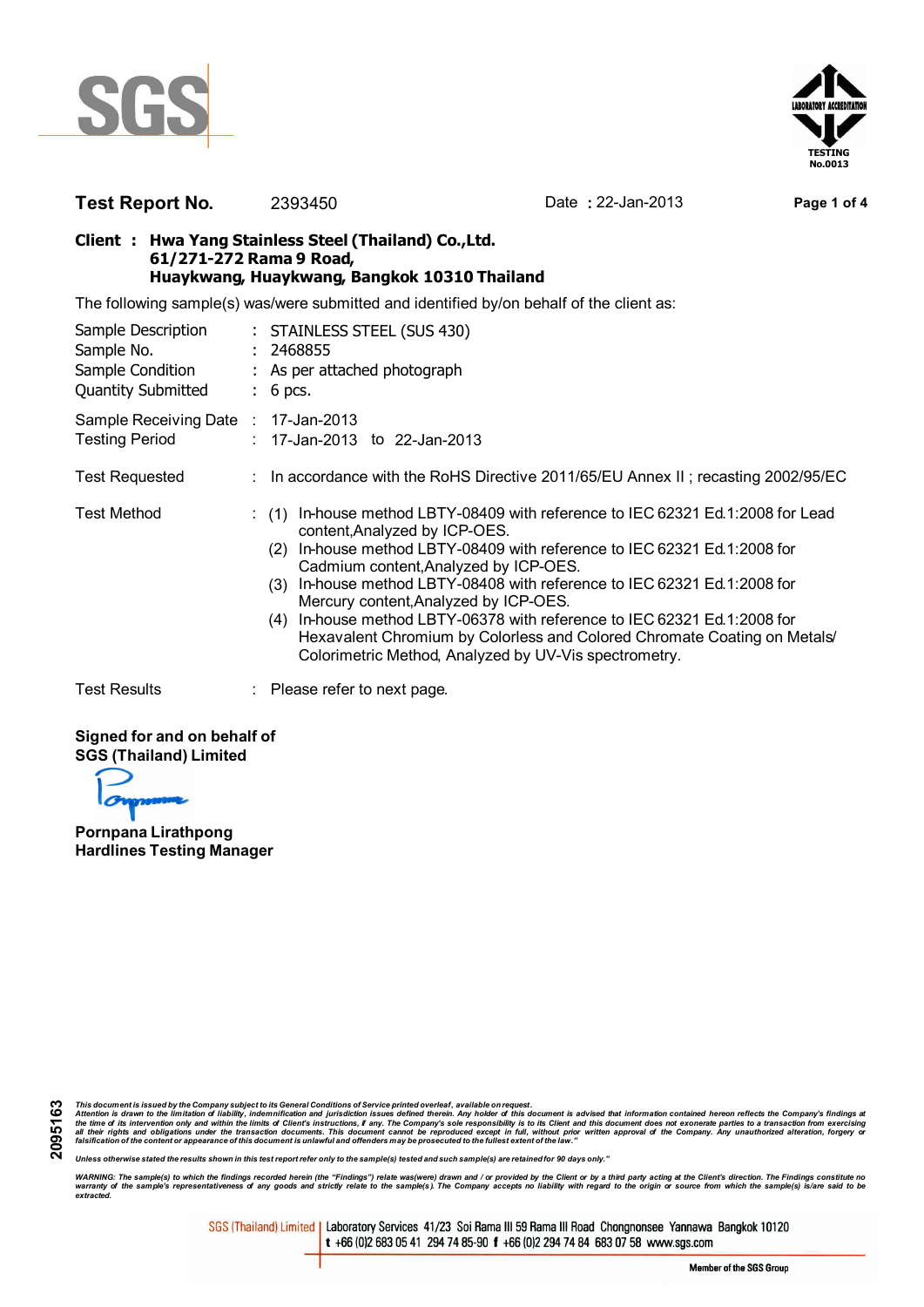



# **Test Report No.** 2393450 Date **:** 22-Jan-2013 **Page 2 of 4 TEST RESULTS**

Test results by chemical method (Unit: mg/kg)

| Test Item (s):                                                                      | Method<br>(Refer to) | Result (1) | <b>MDL</b> | <b>RoHS Limit</b> |
|-------------------------------------------------------------------------------------|----------------------|------------|------------|-------------------|
| Lead (Pb)                                                                           | (1)                  | n.d.       | 2          | 1000              |
| Cadmium (Cd)                                                                        | (2)                  | n.d.       | 2          | 100               |
| Mercury (Hg)                                                                        | (3)                  | n.d.       | 2          | 1000              |
| Hexavalent Chromium (CrVI) by Spot<br>test / boiling water extraction<br>(optional) | (4)                  | Negative   |            | 1000              |

Test Part Description

Result (1) metal

Note :

(a) mg/kg = ppm ; 0.1wt% = 1000 ppm

(b) n.d. = Not Detected

(c) MDL = Method Detection Limit

(d) Spot-test:

Negative - Absence of CrVI coating, Positive = Presence of CrVI coating;

 (The tested sample should be further verified by boiling-water-extraction method if the spot test result cannot be confirmed.)

Boiling-water-extraction:

Negative = Absence of CrVI coating

 Positive = Presence of CrVI coating; the detected concentration in boiling-water-extraction solution is equal or greater than 0.02 mg/kg with 50 cm2 sample area.

(e) "-" = Not regulated

 $\hat{f}$  For corrosion protection coatings on metals: Information on storage conditions and production date of the tested sample is unavailable and thus results of Cr(VI) represent status of the sample at the time of testing represent status of the sample at the time of testing.

**2095163**

This document is issued by the Company subject to its General Conditions of Service printed overleaf, available on request.<br>Attention is drawn to the limitation of liability, indemnification and purisdiction issues defined

*Unless otherwise stated the results shown in this test report refer only to the sample(s) tested and such sample(s) are retained for 90 days only."*

WARNING: The sample(s) to which the findings recorded herein (the "Findings") relate was(were) drawn and / or provided by the Client or by a third party acting at the Client's direction. The Findings constitute no<br>warranty *extracted.*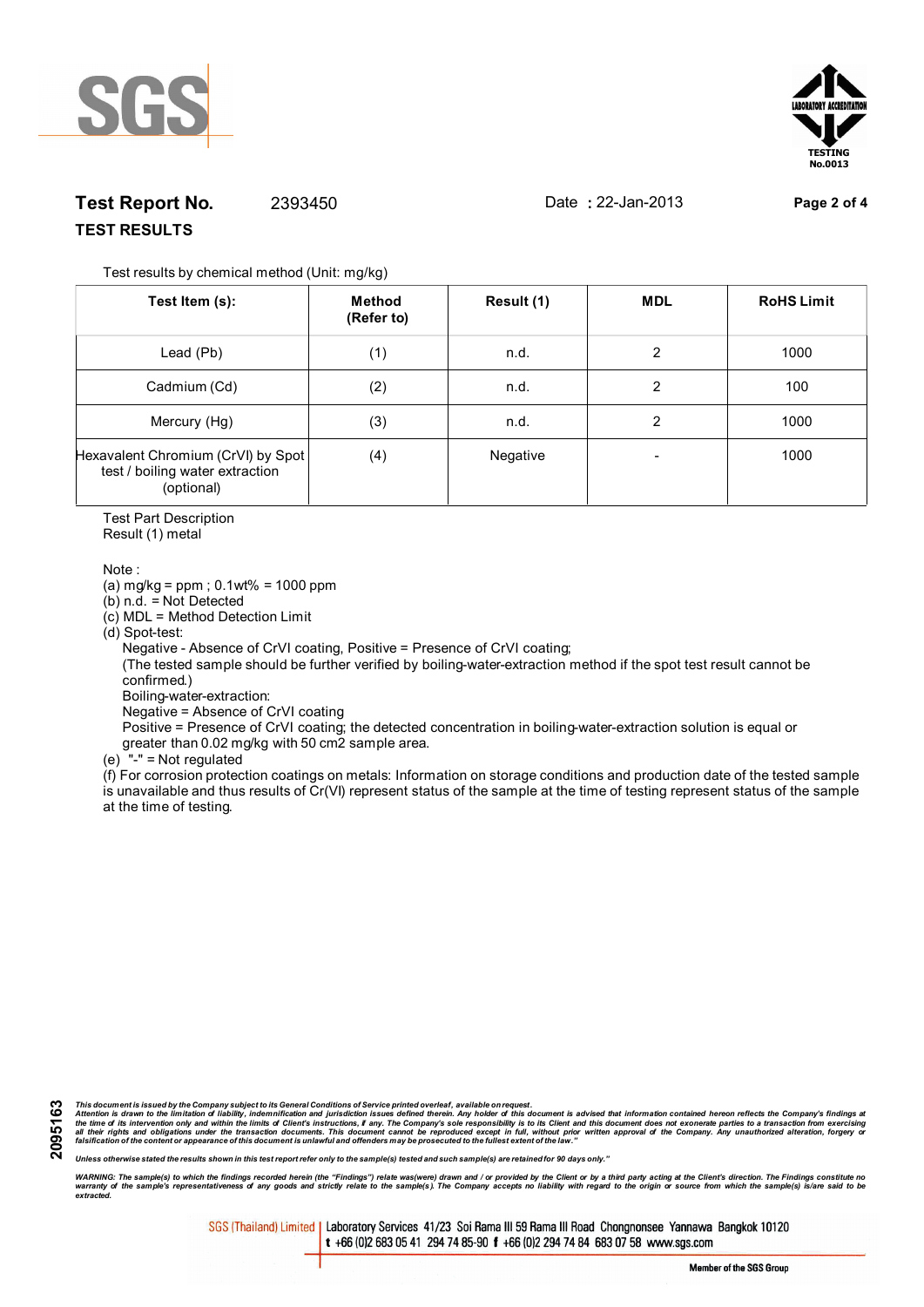





This document is issued by the Company subject to its General Conditions of Service printed overleaf, available on request.<br>Attention is drawn to the limitation of liability, indemnification and purisdiction issues defined

*Unless otherwise stated the results shown in this test report refer only to the sample(s) tested and such sample(s) are retained for 90 days only."*

WARNING: The sample(s) to which the findings recorded herein (the "Findings") relate was(were) drawn and / or provided by the Client or by a third party acting at the Client's direction. The Findings constitute no<br>warranty *extracted.*